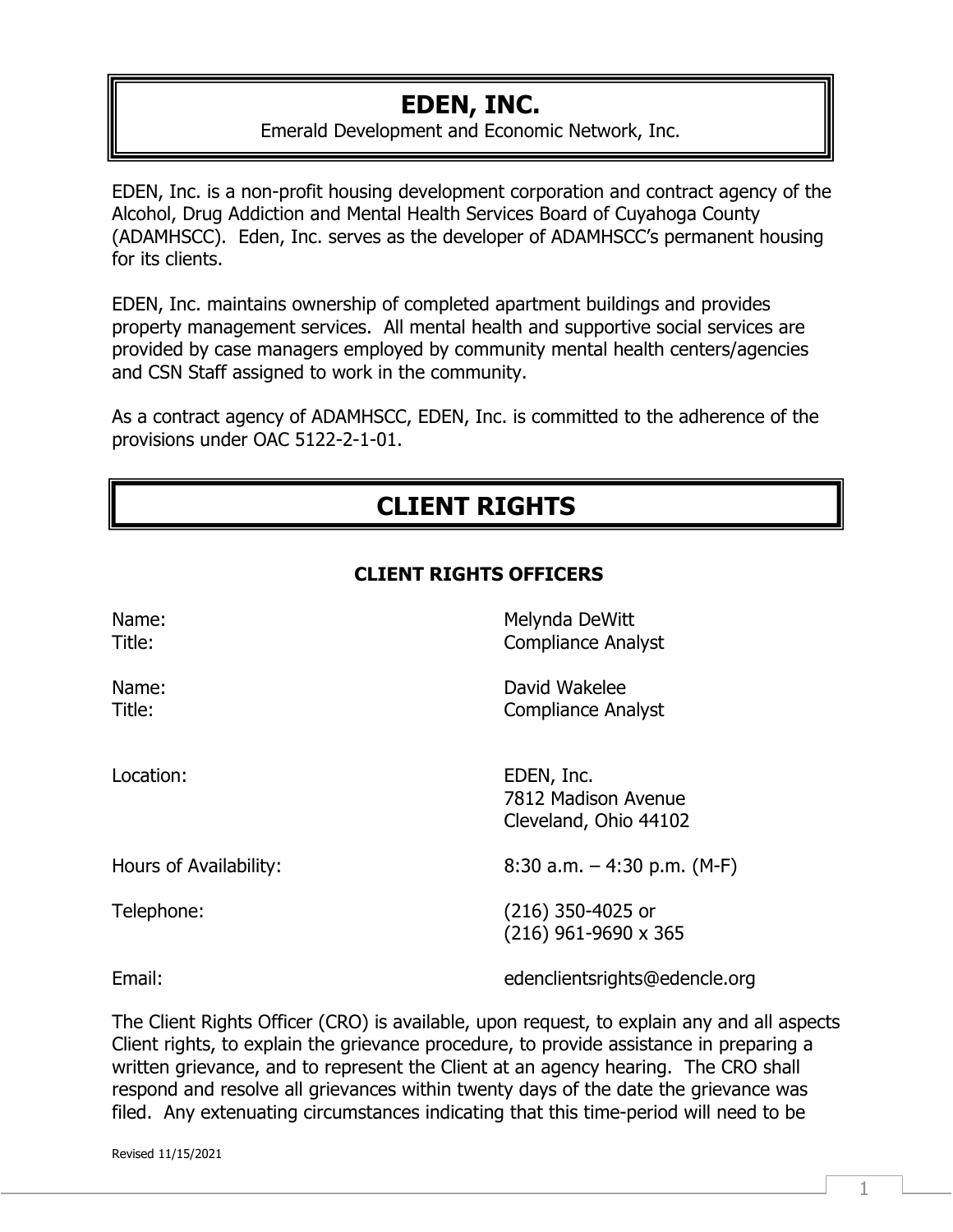extended must be documented in the grievance file and written notification given to the client. An alternate CRO is also available upon request.

### **CLIENT RIGHTS**

(1) The right to be treated with consideration and respect for personal dignity, autonomy, and privacy.

(2) The right to reasonable protection from physical, sexual, or emotional abuse, neglect, and inhumane treatment.

(3) The right to receive services in the least restrictive, feasible environment.

(4) The right to participate in any appropriate and available service that is consistent with an individual service plan (ISP), regardless of the refusal of any other service, unless that service is a necessity for clear treatment reasons and requires the person's participation.

(5) The right to give informed consent to or to refuse any service, treatment, or therapy, including medication absent an emergency.

(6) The right to participate in the development, review, and revision of one's own individualized treatment plan and receive a copy of it.

(7) The right to freedom from unnecessary or excessive medication, and to be free from restraint or seclusion unless there is immediate risk of physical harm to self or others.

(8) The right to be informed and the right to refuse any unusual or hazardous treatment procedures.

(9) The right to be advised and the right to refuse observation by others and by techniques such as one-way vision mirrors, tape recorders, video recorders, television, movies, photographs or other audio and visual technology. This right does not prohibit an agency from using closed-circuit monitoring to observe seclusion rooms or common areas, which does not include bathrooms or sleeping areas.

(10) The right to confidentiality of communications and personal identifying information within the limitations and requirements for disclosure of client information under state and federal laws and regulations.

(11) The right to have access to one's own client record unless access to certain information is restricted for clear treatment reasons. If access is restricted, the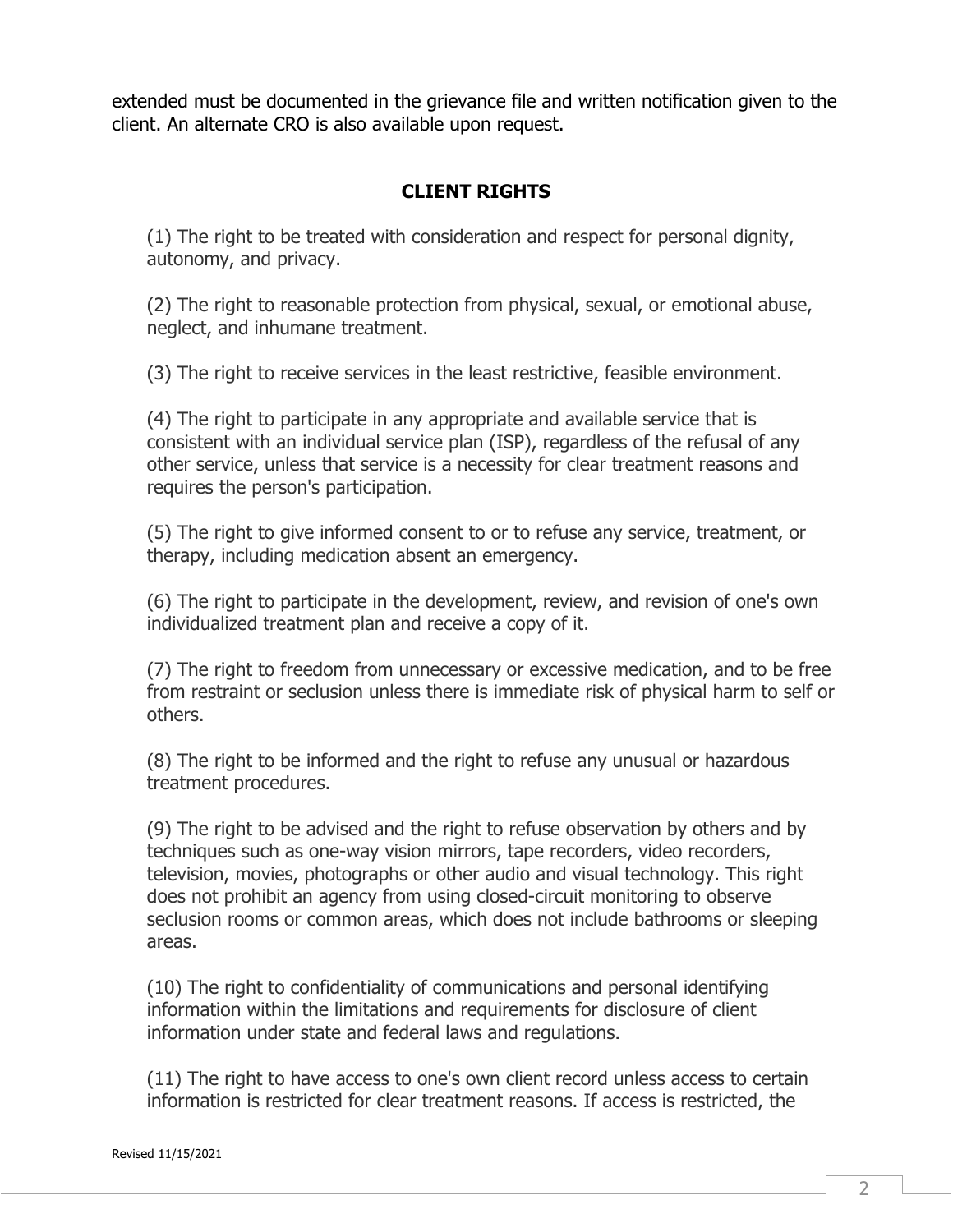treatment plan shall include the reason for the restriction, a goal to remove the restriction, and the treatment being offered to remove the restriction.

(12) The right to be informed a reasonable amount of time in advance of the reason for terminating participation in a service, and to be provided a referral, unless the service is unavailable or not necessary.

(13) The right to be informed of the reason for denial of a service.

(14) The right not to be discriminated against for receiving services on the basis of race, ethnicity, age, color, religion, gender, national origin, sexual orientation, physical or mental handicap, developmental disability, genetic information, human immunodeficiency virus status, or in any manner prohibited by local, state, or federal laws.

(15) The right to know the cost of services.

(16) The right to be verbally informed of all client rights, and to receive a written copy upon request.

(17) The right to exercise one's own rights without reprisal, except that no right extends so far as to supersede health and safety considerations.

(18) The right to file a grievance.

(19) The right to have oral and written instructions concerning the procedure for filing a grievance, and to assistance in filing a grievance if requested.

(20) The right to be informed of one's own condition; and,

(21) The right to consult with an independent treatment specialist or legal counsel at one's own expense.

## **POLICY ON CLIENT RIGHTS**

### 1. DISTRIBUTION

Distribution of the Client Rights Policy is made by EDEN, Inc. upon move-in.

a. In a crisis or emergency situation, the Client or applicant shall be verbally advised of at least the immediately pertinent rights, such as the right to consent to or to refuse the offered Lease Agreement and consequences of that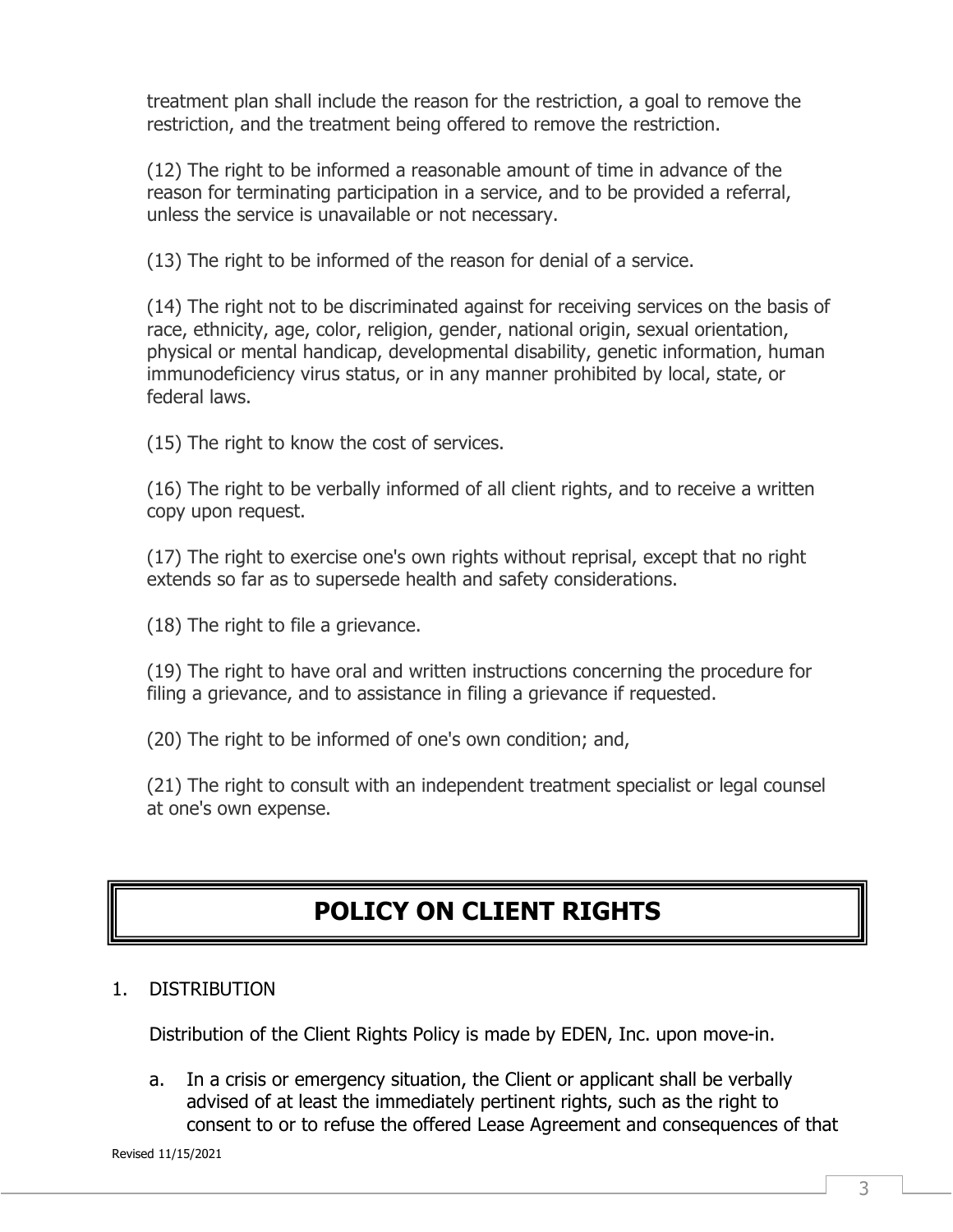consent or refusal. Written copy and full verbal explanation of the Client Rights Policy may be presented at a subsequent meeting.

- b. Clients shall receive a copy and explanation of the Client Rights Policy upon request.
- c. EDEN, Inc. posts a copy of the Client Rights Policy in a conspicuous location in the office of EDEN, Inc.
- d. EDEN, Inc. requires that it's administrative and support staff are knowledgeable about all Client rights, the grievance process, and receive training in the area of Clients rights and grievance procedures.

#### 2. PURPOSE

The purpose of this policy is to provide a formal process for Clients leasing EDEN, Inc. housing or applicants seeking EDEN, Inc. housing to make problems and disputes known and to seek resolution through the grievance process.

#### 3. POLICY

It is the intent of EDEN, Inc. to provide choice of and access to quality, affordable, permanent rental housing to Clients served and referred by community case managers; and to provide this housing in a fair, equitable, and expedient manner.

It is also the intent of EDEN, Inc. to foster an open exchange of information regarding housing and related needs among all parties serving the Client (case manager, EDEN, Inc., SOS workers, etc.) that will serve to address and resolve issues as they arise and minimize the number of issues which reach a formal dispute stage.

#### 4. GRIEVANCE PROCEDURE

When a Client believes an issue has not been satisfactorily resolved through normal communication, the following grievance procedure is followed:

a. The issues and desired outcome are described in writing as a Grievance and submitted to the Client Rights Officer of EDEN, Inc. or the alternate Client Rights Officer if the grievance involves the CRO. The Client Rights Officer will provide a Client Grievance Form and assistance in preparing the Grievance. The grievance form will include, if available, the date, approximate time, description of the incident and names of individuals involved in the incident or situation being grieved. The Client Grievance From must be dated and signed by the client, the individual filing the grievance on behalf of the client or have an attestation by the client advocate that the written grievance is a true and accurate representation of the client's grievance.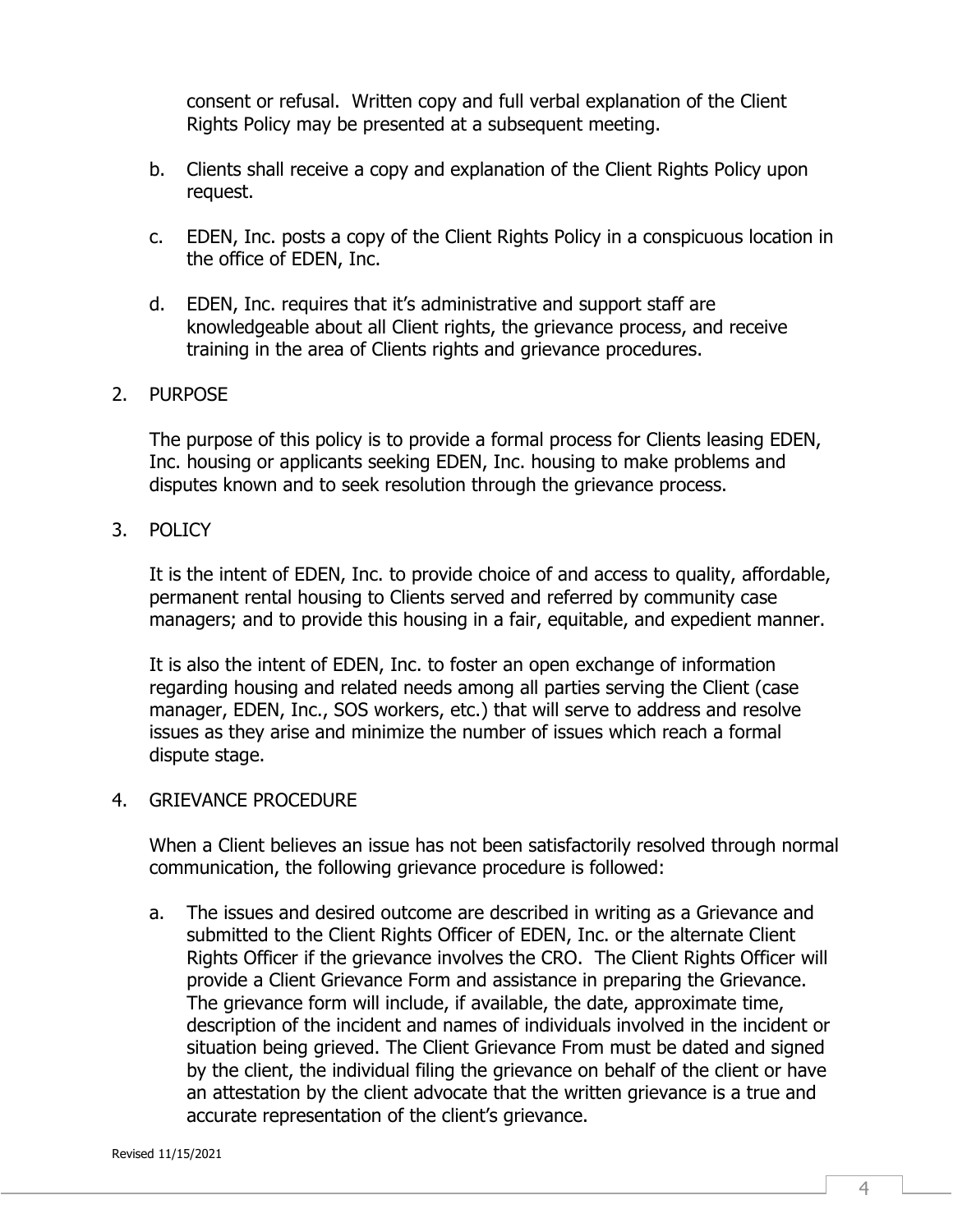- b. A written acknowledgment of receipt of the grievance will be provided to each grievant. Such acknowledgment shall be provided within three (3) business days from receipt of the grievance. The written acknowledgment shall include, but not be limited to, the following:
	- 1. Date grievance was received
	- 2. Summary of grievance
	- 3. Overview of grievance investigation process
	- 4. Timetable for completing of investigation and notification of resolution
	- 5. Treatment Provider contact name, address and telephone number.
- c. The Client Rights Officer shall investigate and discuss the Grievance with all parties involved and shall submit a Report, Recommendation, and all relevant documents to the Executive Director within five (5) working days of receipt of the Grievance. The CRO, at the Client's request, may represent the Client at the agency hearing(s). Any extenuating circumstances indicating that this time period will need to be extended must be documented in the grievance file and written notification given to the Client.
- d. Within five (5) working days of receipt of the Report and Recommendation from the Client Rights Officer, the Executive Director, after review and consideration of the Report and Recommendation, shall render a Decision in writing and forward the Decision to the Client. Such Decision shall also include information regarding further appeal rights of the Client.
- e. The decision of the Executive Director may be appealed to an Ad Hoc Housing committee made up of two (2) members (other than the President) of EDEN, Inc.'s Board of Trustees and two (2) members from other community housing organizations, such as Cleveland Housing Network, Cleveland Client Rights Organization, etc. The Executive Director shall forward the appeal to the Ad Hoc Housing Committee along with the Decision of the Executive Director, the Report and Recommendation of the Client Rights Officer, and all other relevant documents.

No later than five (5) days from receipt of the appeal of the Executive Director's decision, the Ad Hoc Housing Committee shall meet to consider the appeal. The Client shall receive notice of the date, time and place of the meeting and shall be given the opportunity to address the Ad Hoc Housing Committee. Within five (5) days of such meeting, the Ad Hoc Housing Committee shall forward a Decision on Appeal to the Client and the Executive Director.

f. The Executive Director of EDEN, Inc. shall upon request forward to ADAMHSCC or other agency, the Decision on Appeal by Ad Hoc Housing Committee, the Decision of the Executive Director, the Report and Recommendation by the Client Rights Officer, and all relevant documents.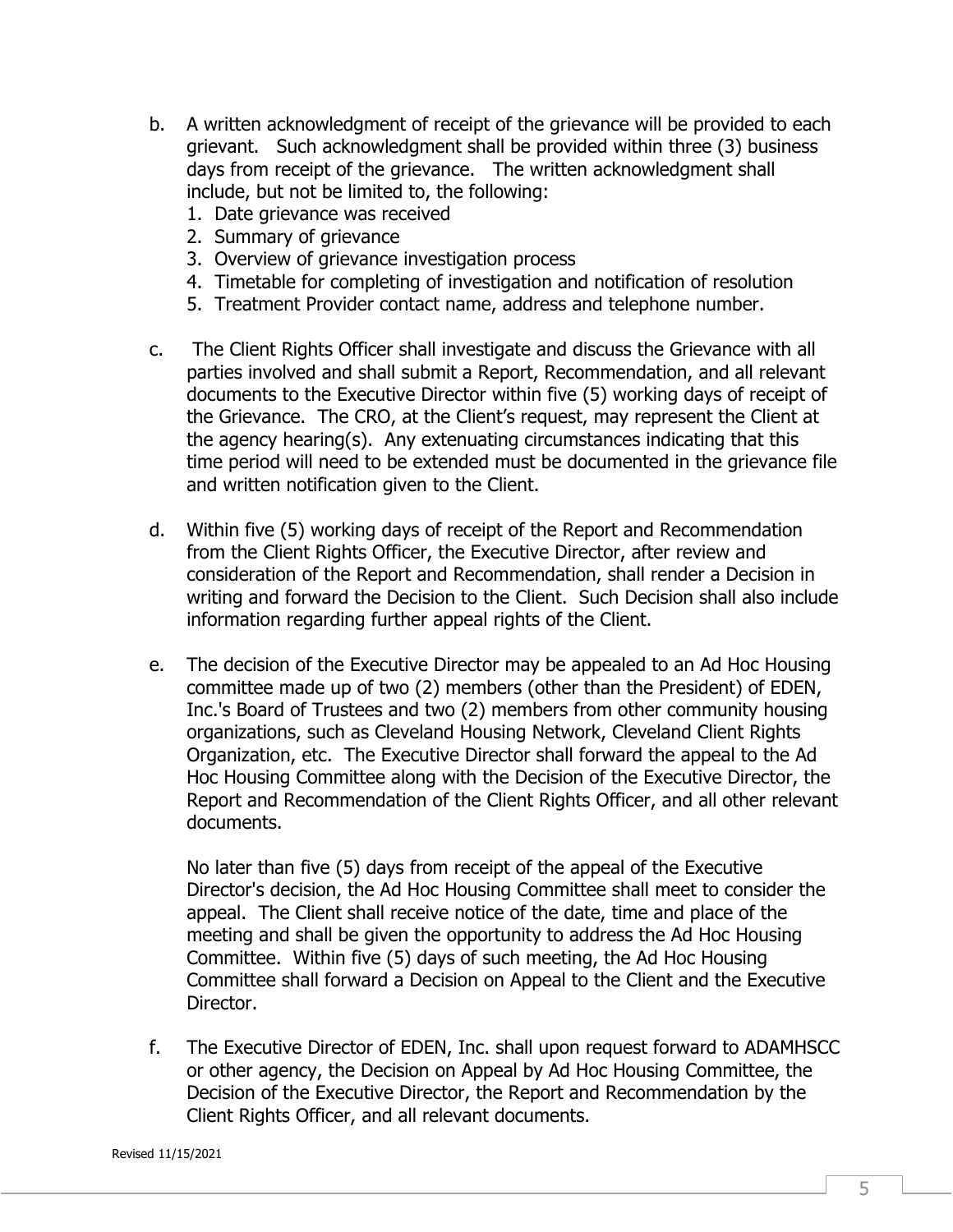- g. It is the option of the griever to initiate a complaint with any or all of several outside agencies, specifically, the ADAMHSCC, Ohio Department of Mental Health, the Ohio Legal Rights Services, the US Department of Health and Human Services, and any and all appropriate professional licensing or regulatory associations (see attached list).
- h. If either the Client, or an agency listed in (e.) above or any other outside entity requests information regarding the grievance, EDEN, Inc. will provide copies as requested.
- i. Grievance records will be maintained for at least two years from resolution date and will include at a minimum the following:
	- 1. Copy of the grievance
	- 2. Documentation reflecting the process used and resolution
	- 3. Documentation, if applicable, of extenuating circumstances for extending the time period for resolving the grievance beyond twenty business days.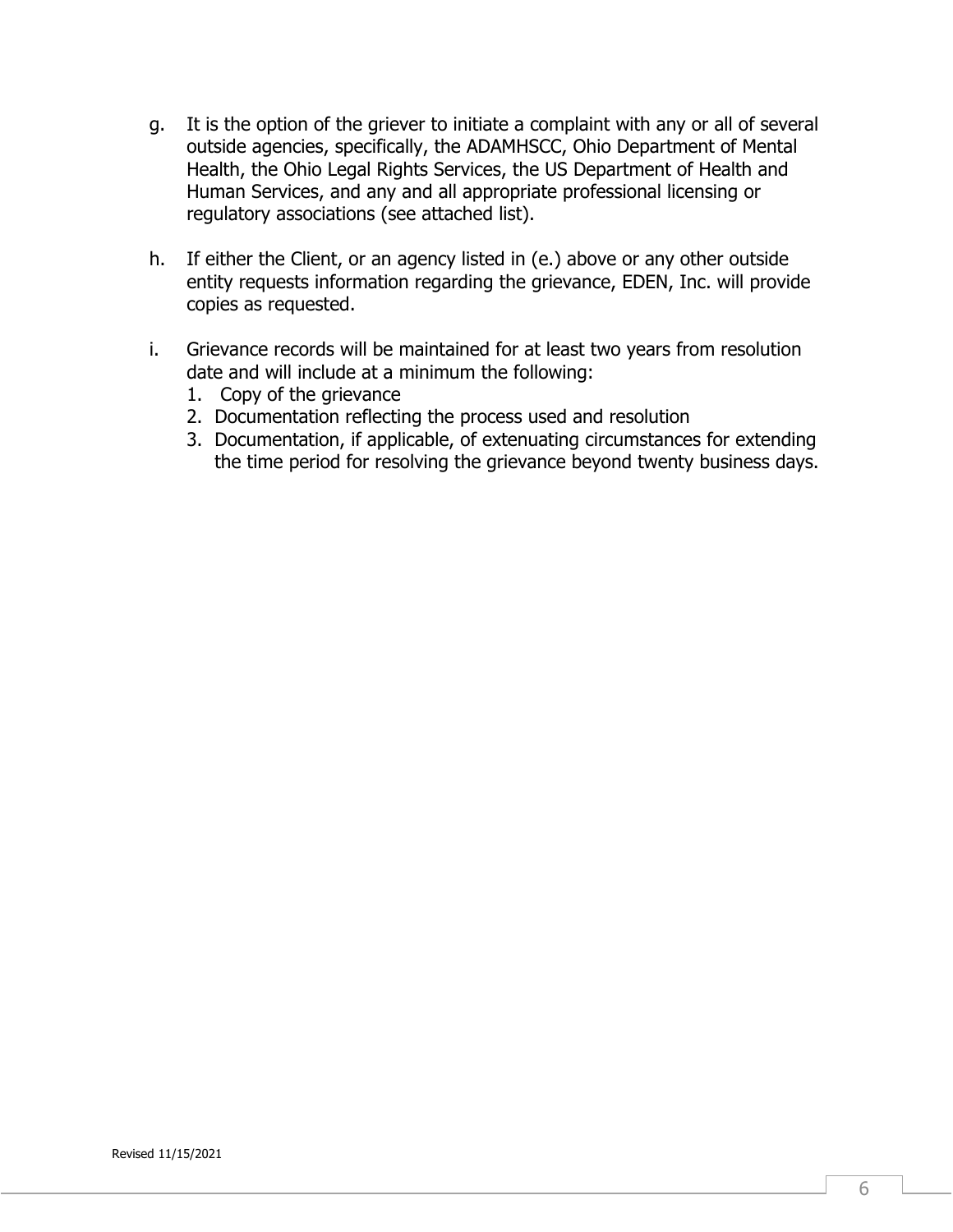## **OUTSIDE ENTITIES**

A complaint/grievance can be filed with any of the following agencies at any time.

1. Alcohol, Drug Addiction & Mental Health Services Board of Cuyahoga County 2012 West 25th Street, 6th Floor Cleveland, Ohio 44113 (216) 241-3400

2. Ohio Department of Mental Health and Addiction Services 30 East Broad Street, 8<sup>th</sup> Floor Columbus, Ohio 43215-3430 (614) 466-2596 1-877-275-6364

- 3. Disability Rights Ohio 200 S Civic Center Dr #300 Columbus, Ohio 43215 (614) 466-7264 1-800-282-9181
- 4. Attorney General's Office Health Care Fraud Unit 101 East Town St. 5<sup>th</sup> Floor Columbus, Ohio 43215 (614) 466-0722 1-800-642-2873
- 5. Governor's Office of Advocacy for People with Disabilities 8 East Long Street, 7<sup>th</sup> Floor Columbus Ohio 43266 (614) 466-9956
- 6. U.S. Department of Health & Human Services Office of Civil Rights-Region V 233 N. Michigan Ave., Suite 240 Chicago, Illinois 60601 (800) 368-1019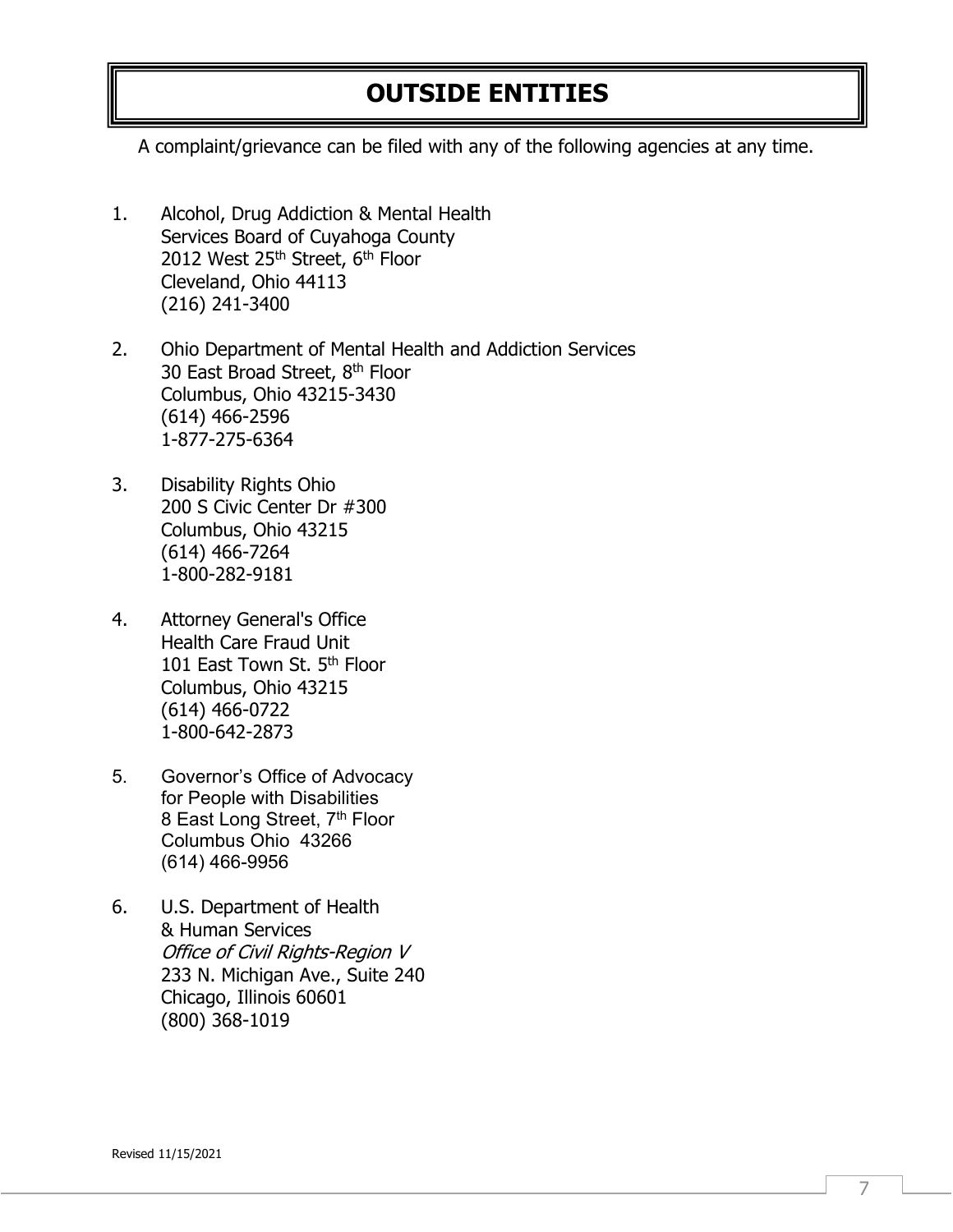- 7. Ohio Counselor, Social Worker and Marriage and Family Therapist Board 77 South High Street, 24<sup>th</sup> Floor Columbus, Ohio 43215 614-466-0912
- 8. State Medical Board 30 E. Broad St., 3rd Floor Columbus, Ohio 43215 (614) 466-3934 or (800) 554-7717
- 9. State Board of Psychology 77 South High Street, Suite 1830 Columbus, Ohio 43215-6108 (614) 466-8808
- 10. U.S. Department of Housing and Urban Development (Cleveland Office) 1350 Euclid Avenue Ste. 500 Cleveland, OH 44115 (216) 357-7900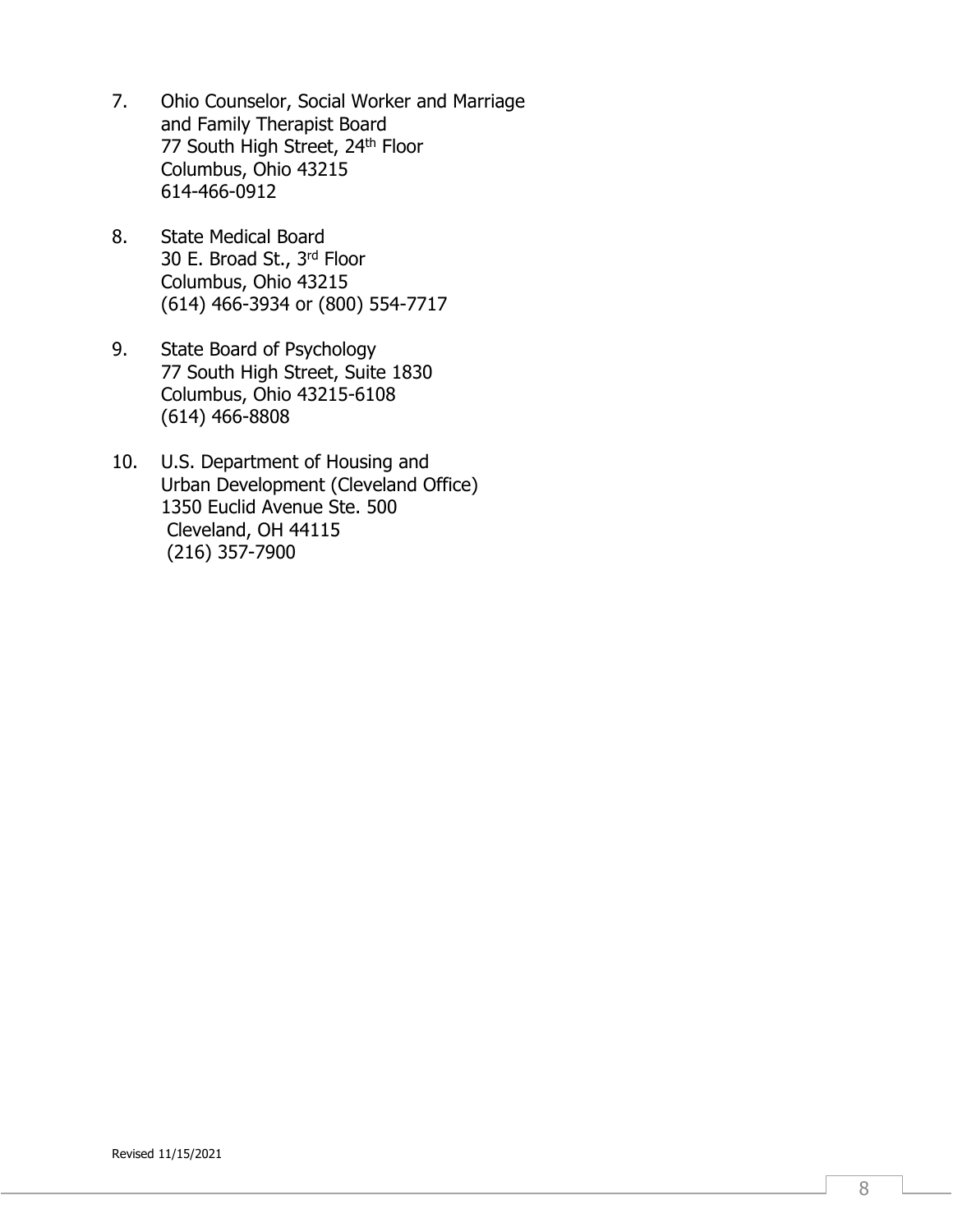# **EDEN, Inc**.

## CLIENT/RESIDENT GRIEVANCE

| Subject of Grievance including approximate time, description of the incident and names   |  |
|------------------------------------------------------------------------------------------|--|
| of persons involved:                                                                     |  |
|                                                                                          |  |
|                                                                                          |  |
|                                                                                          |  |
|                                                                                          |  |
|                                                                                          |  |
|                                                                                          |  |
|                                                                                          |  |
| Information about grievance, including contacts with other staff to resolve the problem: |  |
|                                                                                          |  |
|                                                                                          |  |
|                                                                                          |  |
|                                                                                          |  |
|                                                                                          |  |
|                                                                                          |  |
|                                                                                          |  |
|                                                                                          |  |
|                                                                                          |  |
| Other relevant information:                                                              |  |
|                                                                                          |  |
|                                                                                          |  |
|                                                                                          |  |
|                                                                                          |  |
|                                                                                          |  |
|                                                                                          |  |
|                                                                                          |  |
|                                                                                          |  |
| Signature:                                                                               |  |

Revised 11/15/2021